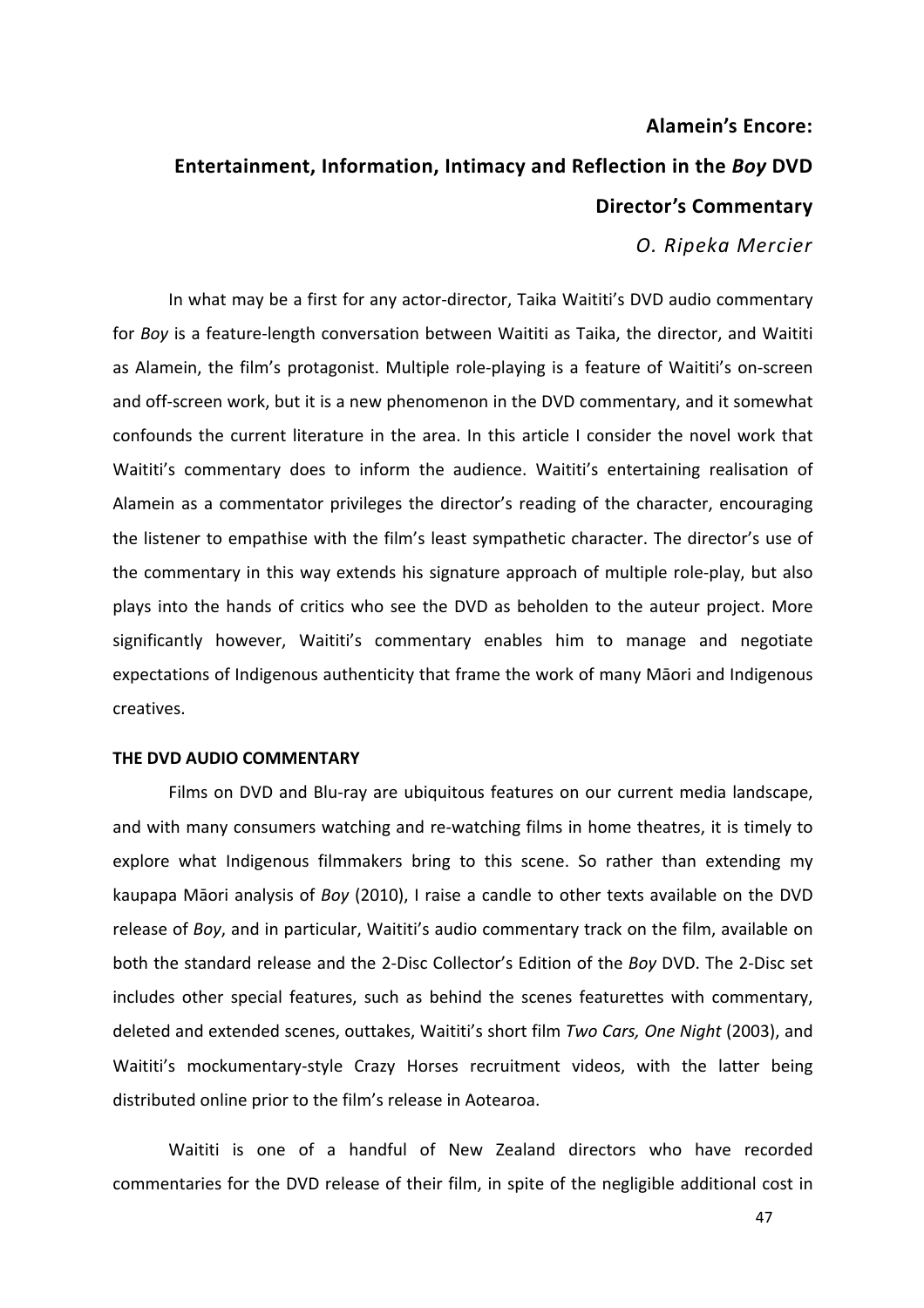producing a director's commentary track.<sup>1</sup> Other commentaries grace DVD releases of The *Piano* (2000), *Once Were Warriors* (2002), *Whale Rider* (2002), *Sione's Wedding* (2005), *Out of the Blue* (2006), The World's Fastest Indian (2006), Eagle vs Shark (2008) and My Wedding *and Other Secrets* (2011). This is an indicative rather than exhaustive list. Aside from the comprehensive arovideo.co.nz database, which is maintained by librarians who are fastidious about cataloguing accurately, DVD special features are listed spasmodically on mainstream Aotearoa websites that market and sell DVDs.<sup>2</sup> This lack of director commentary calls into question the extent of the assertion that DVD extras are a marketing device for boosting DVD sales (Bertellini and Reich; Brookey and Westerfelhaus; Grant). While Aro Video observes that "sometimes the extras are the major selling point for purchasing a DVD, especially for a high profile feature film",<sup>3</sup> it appears that the average Aotearoa online buyer is not demanding this information or is finding it elsewhere, if indeed it is relevant to them.

Waititi's *Boy* commentary is unique in that it enacts a highly entertaining, informative and reflective exchange between Taika Waititi, as *Taika*, the director, and Taika Waititi as *Alamein*, the "inept, wannabe-gangster father" (Lealand, 2011, 5) of the film. Significantly, Waititi may be the first director-actor to stage a feature-length conversation between director and on-screen persona. This is difficult to verify without systematically listening to hours of audio commentaries. Rarely if ever transcribed, commentaries exist as marginal texts, and catalogues of their content currently rely upon users and fans uploading their comments to websites such as ratethatcommentary.com and dvdspecialfeatures.net. Indeed, Ginette Vincendeau noted that this marginality poses some difficulty for checking film students' work, who often now cite commentaries in their research (Bennett and Brown). Thus, the lists provided below are biased towards the commentaries to which I have listened and information available in web-based resources.

Entertainers who re-inhabit their screen personae often do so strategically. For instance in *This Is Spinal Tap* (2000), the entire cast do their commentaries in character, an

 $1$  A recording studio is often used but is not necessary, as Ronald D. Moore demonstrated in recording podcast commentaries for *Battlestar Galactica* (2004) using software native to his Apple Macintosh computer, which he set up at home.

 $2$  Such as screenline.co.nz, mightyape.co.nz, fishpond.co.nz and trademe.co.nz

 $3$  Andrew Armitage, personal communication, 8 March 2012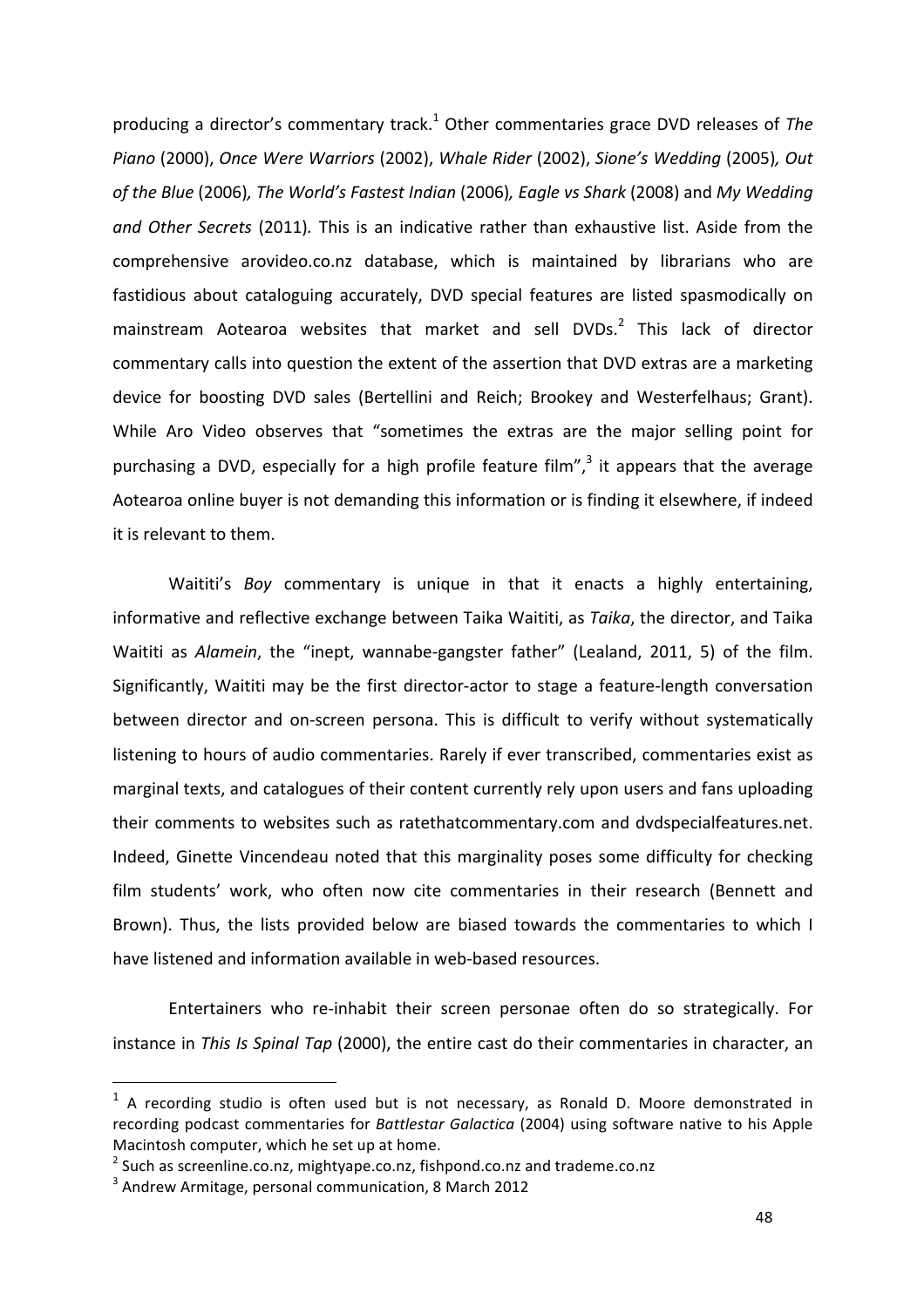approach that is consistent with maintaining the illusion of realism in the mockumentary film. Other actors use this device in isolated or sporadic moments during their commentaries, such as Andy Serkis as Smeagol and Gollum on the actor's commentary of Lord of the Rings: Return of the King Extended Edition (2004) to demonstrate the two distinct voices, and Robert de Niro, to jokingly express paternal frustration with co-star Ben Stiller in the Meet the Parents commentary (2001). Viewers apparently gain much pleasure from this strategy in commentaries, with improvised comedy giving an insight into the skill of the performer. This expectation prompted Screen Rant writer Mike Eisenberg to rate the *Tropic Thunder* commentary (2008), in which "Robert Downey Jr. provides a second act to his performance as Sgt. Lincoln Osiris" top of his list of 10 DVD/Blu-ray Audio Commentaries *You Have to Hear* (2010). While most scholars consider information a necessary feature of a "good" commentary (Bennett and Brown; Bertellini and Reich; Parker and Parker), film audiences may be more likely to listen to an actor's commentary for laughs (Pratt) and a sense of intimacy and revelation from the cast, which can occur regardless of how "informative" the commentary is. Indeed, it is strange that more actors don't commentate "in-character". Pratt comments that, "in many cases, actors and actresses by their very nature and vocation are entertaining in the commentary format, and, if they have any intelligence at all, the entertainment is blended seamlessly with enlightenment" (20).

User reviews of DVD commentaries appear to bear this out (Gelman): the commentaries that best reward the average listener are both entertaining and informative. But commentaries are not just about information or entertainment as "a speaker's emotional reaction can be just as valuable..." (Pratt 17). The intimacy possible between a viewer reliving a poignant, emotional or pleasurable screen moment *concurrent* with the reflection and revelations of an insider is for many a key reason that they listen to commentaries. It is a way to be immersed *into* the film's process, and the filmmaker's mind and memories. As I will suggest later, commentaries work not just for the audience but also for the commentator. Indeed, Waititi becomes quite reflective himself towards the end of the *Boy* commentary.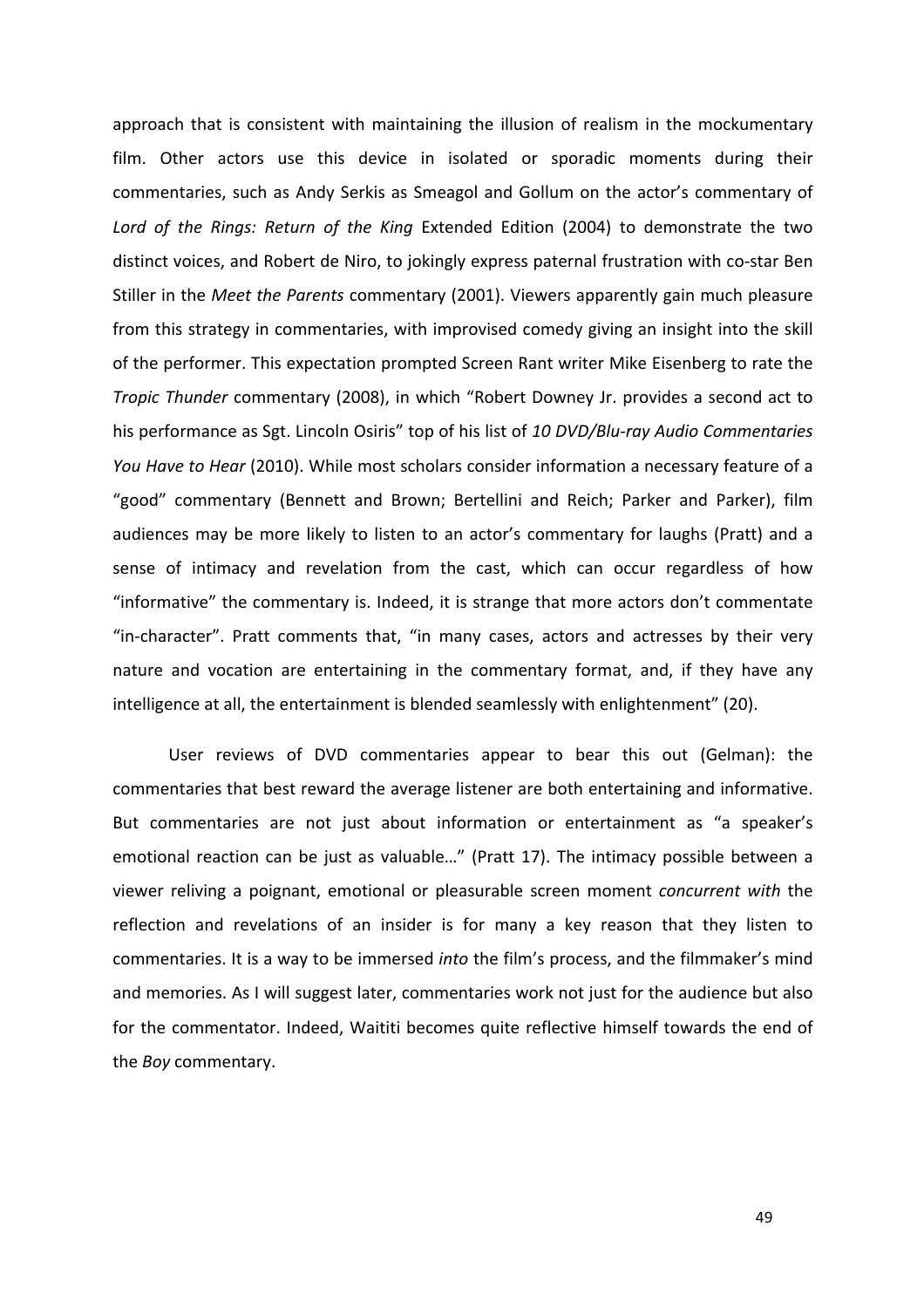Some actor-directors, such as Woody Allen and Clint Eastwood, conspicuously do not 'do' commentaries. But the actor-directors<sup>4</sup> who do are more numerous,<sup>5</sup> and those who have made semi-autobiographical films, and provided commentaries on their work include Spike Lee for *Do the Right Thing* (2001), Zach Braff for *Garden State* (2005) and Roseanne Liang for *Banana in a Nutshell* (2006). However, in none of the films listed above or in the footnote, does the actor-director explore the to and fro possible in reprising their on-screen role. Taika and Alamein both have quite distinct voices, making for a highly effective commentary that goes beyond what others attempt or achieve, and it is a revealing "extra text" (Brookey and Westerfelhaus) from which to re-read the film.

One of the first texts written about the DVD commentary remarks that it has an "unusual immediacy. It becomes another text; intimately related to the film, complicating the experience of the film, but nevertheless not quite the film" (Parker and Parker 13). The authors discuss how the commentary allows the intentions of the director to be revealed in different ways, knit to specific scenes in the film. It is of note that Taika is more concerned with context and conversation than with stating his intentions, and in this perhaps what he says is mediated by the presence of his fellow commentator (Alamein). Catherine Grant, a contributor to the "What is a DVD?" conference (2005) wrote "the act of selecting the director's commentary turns the 'original' (theatrical) experience of watching the film as *fiction* into one of watching it 're-directed' or literally re-performed, *as a documentary*, one in which the film's existing visual track is employed as a graphic illustration of a teleological story of its own production" (Grant 111). Waititi's commentary performs this function primarily through Taika, who is made to assume the role of pedagogue giving insights on pre-production, production and post-production. The commentary achieves something more – an intimacy through Alamein, provided as a documentary revelation of his own life.

Waititi's staging of the duo performing the commentary might raise suspicion amongst some scholars. Grant, for instance, argued that DVDs can be engineered into an

 $4$  I exclude from this definition directors who make cameo appearances in their films.

<sup>&</sup>lt;sup>5</sup> Actor-director commentaries have also been given by Mel Gibson for *Braveheart* (2000), Ben Stiller for *Zoolander* (2002) and others, Denzel Washington for *Antwone Fisher* (2003), David Duchovny for *House of D* (2005), George Clooney for *Good Night, and Good Luck* (2006), Gillian Anderson for *The X-Files*  Season 7 episode *All Things* (2003) and Edward James Olmos for *Battlestar Galactica*: *The Plan* (2009), amongst other episodes.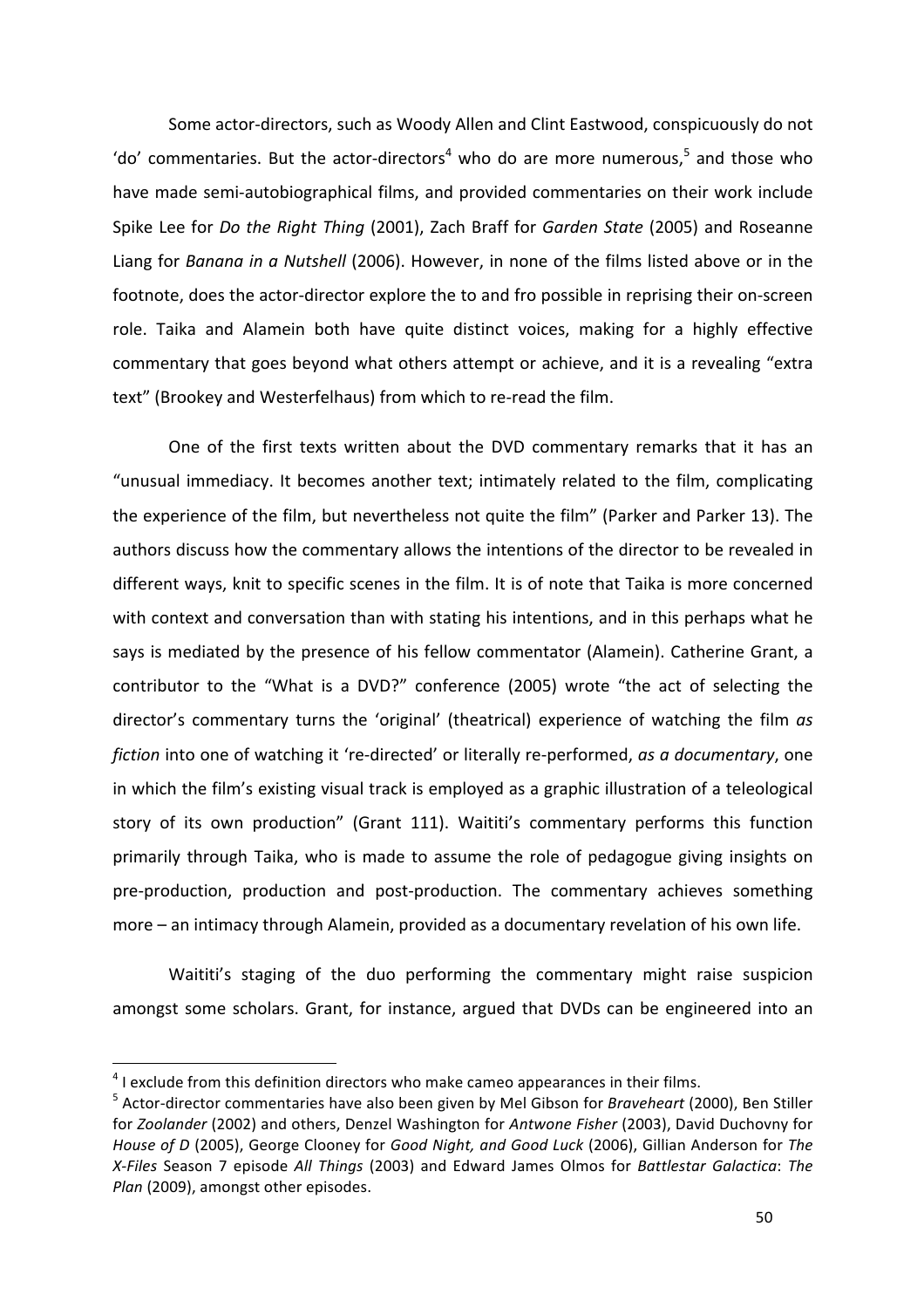"auteur machine" that can serve to authenticate otherwise 'non-auteur' directors. She cites the example of the double-disc release of the *King Arthur* DVD (2004) as a way to stamp "commercial auteurism" on Antoine Fuqua (Grant, 105). Commentary allows the director to (even subconsciously) re-inscribe meaning in the authoritative voiceover mode. However, the duo is not signalled in *Boy's* DVD box description - Alamein's encore is thus uncredited, and when I listened to the commentary, I was surprised to hear it open with Alamein's awestruck reactions to the title sequence. Although Waititi's creative labours on and offscreen have crafted what might be understood as "brand auterism", the concept of "commercial auteurism" does not quite ring true here given the small size of the Aotearoa marketplace. 

Another criticism asserts that "audio commentaries tend to provide 'suggested readings' that often crystallize established critical interpretations" (Bertellini and Reich, 105). It has also been argued that the DVD is a medium through which the filmmaker can rail against critical reception of their film  $-$  such as the denial of homoerotic overtones in the DVD extras and commentary for *Fight Club* (2000) (Brookey and Westerfelhaus).

On that score Waititi may be culpable. The 2-Disc Collector's Edition DVD has been engineered to give back story to the character of Alamein. The cover image of the standard edition DVD is filled with the smiling face of James Rolleston as Boy. The cover image used for the Collector's Edition is a wide shot of Rolleston holding a sign saying "Welcome Home Dad", foreshadowing the strong presence of Alamein in that DVD edition. This has the effect of shaping or channelling our perception of Alamein towards Waititi's vision of him as stated in the *Boy* Press Kit:

In the early stages of the script Alamein is someone who seems so manipulative and cruel, a person few would care to relate to. But I believe in him as a person (I am very protective of all my characters). He needs to be charming and funny, someone you have faith in because underneath you can see the potential, yet he is also dangerous and unpredictable. He is, for me, the most interesting character because of what he represents (Whenua Films, 8).

This reveals Waititi's commitment to unravelling who Alamein is; what he means and to seeing his character's potential fulfilled. However, Waititi speaks from a place of frustration with the stereotyping of (especially male) Māori. "We get portrayed in two ways: Once Were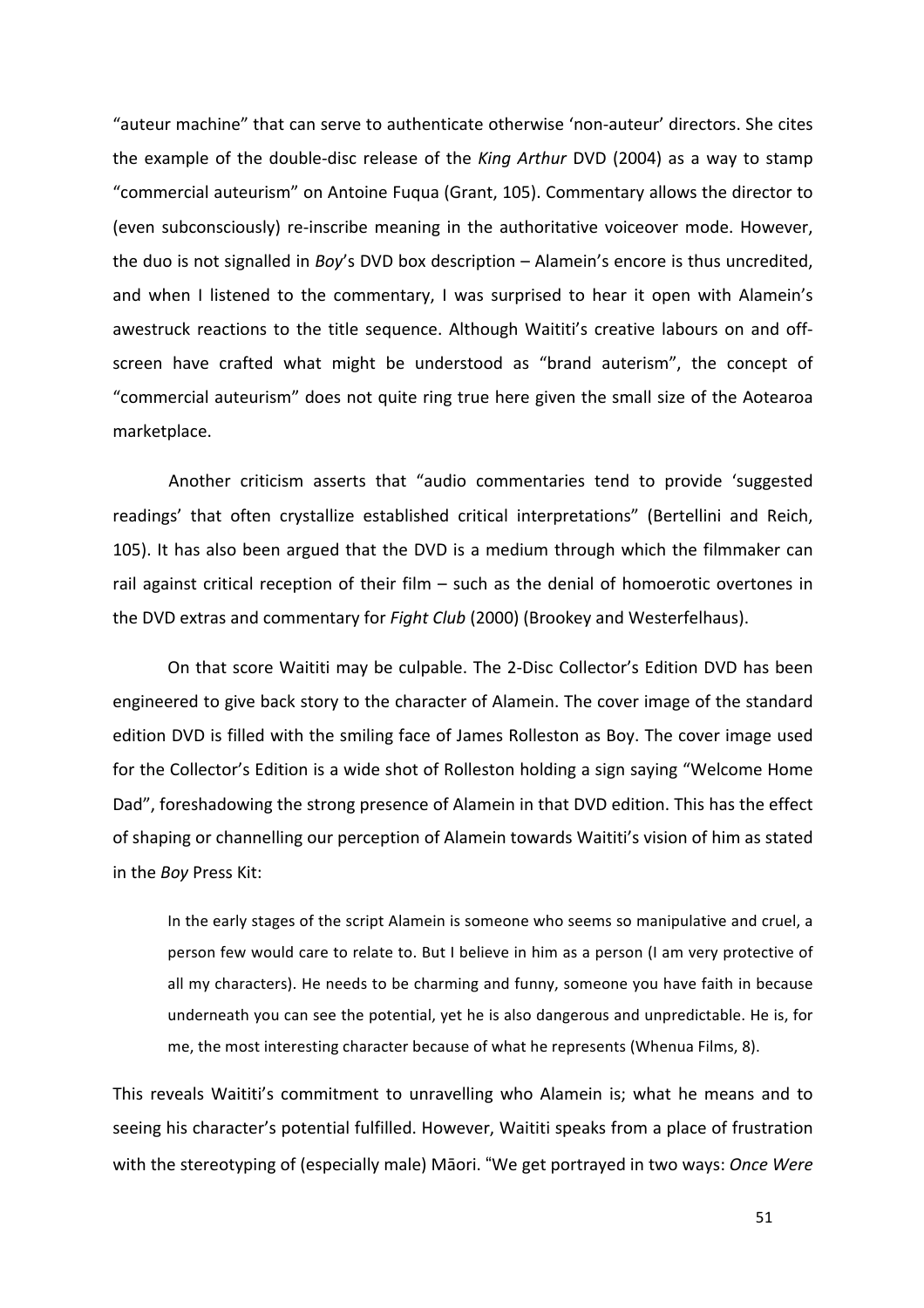*Warriors* or the blue people in *Avatar*. I wanted to show we are novel, awkward, clumsy, Indigenous geeks" (2010). Perhaps Alamein's geek stands in for the diverse ways that Māori may potentially be portrayed on film. Thus, we must keep in mind that the work that Waititi does to "suggest a reading" comes from an experience in which Māori concerns on film are frequently misrepresented, misunderstood or judged, as discussed in Jo Smith's article, 'Shaking the Frame: Taika Waititi's Anti-Anthropological Edge' in this issue.

## **A TYPOLOGY OF COMMENTARIES**

 

In research on novice, amateur and professional creatives' experiences with limitedtime filmmaking in the 48 Hour Film Competition, we asked competitors to record an audio commentary on their film and reflect on the process. A preliminary finding is that in doing a commentary, learning and insight fold back on the commentator. Thus, the commentary performs a pedagogical function (Smith, 2008) not just in the direction of the DVD consumer (indeed there is no market consumer, as such, for 48 Hour films) but in regards to the creative. Voicing their experiences gave the filmmakers space to reflect upon and receive new insights on their film, as did *listening back* to their own commentary, whether the commentator was on their own, or with and receiving ideas from others.<sup>6</sup> Later I explore how Waititi's insights fold back on himself.

In a cast or crew commentary, there are several directions in which the chat may go. From the 48 Hour Film Competition research I developed a typology that serves as shorthand in discussing features of commentary, useful in the ensuing discussion of the *Boy* DVD. Below I give some examples from the *Boy* commentary, with the timecode where each example can be found, to illustrate each mode. A commentator's remarks could:

- 1. address events **on-screen**, such as "oh, there's some homeless kids" (0:01:52). These comments are prompted by the immediate moment onscreen, but may be temporally displaced as a commentator recalls or anticipates screen moments at other points during the film;
- 2. be about what's happening in the recording booth off-screen such as Alamein remarking "you're going on a bit there Taika" (0:03:57);

 $6$  Indeed, the connection between audio commentary and learning led me to do a pilot study at Tolaga Bay Area School. It explored how school children's learning could be evaluated by the way they give audio commentaries over educational film resources.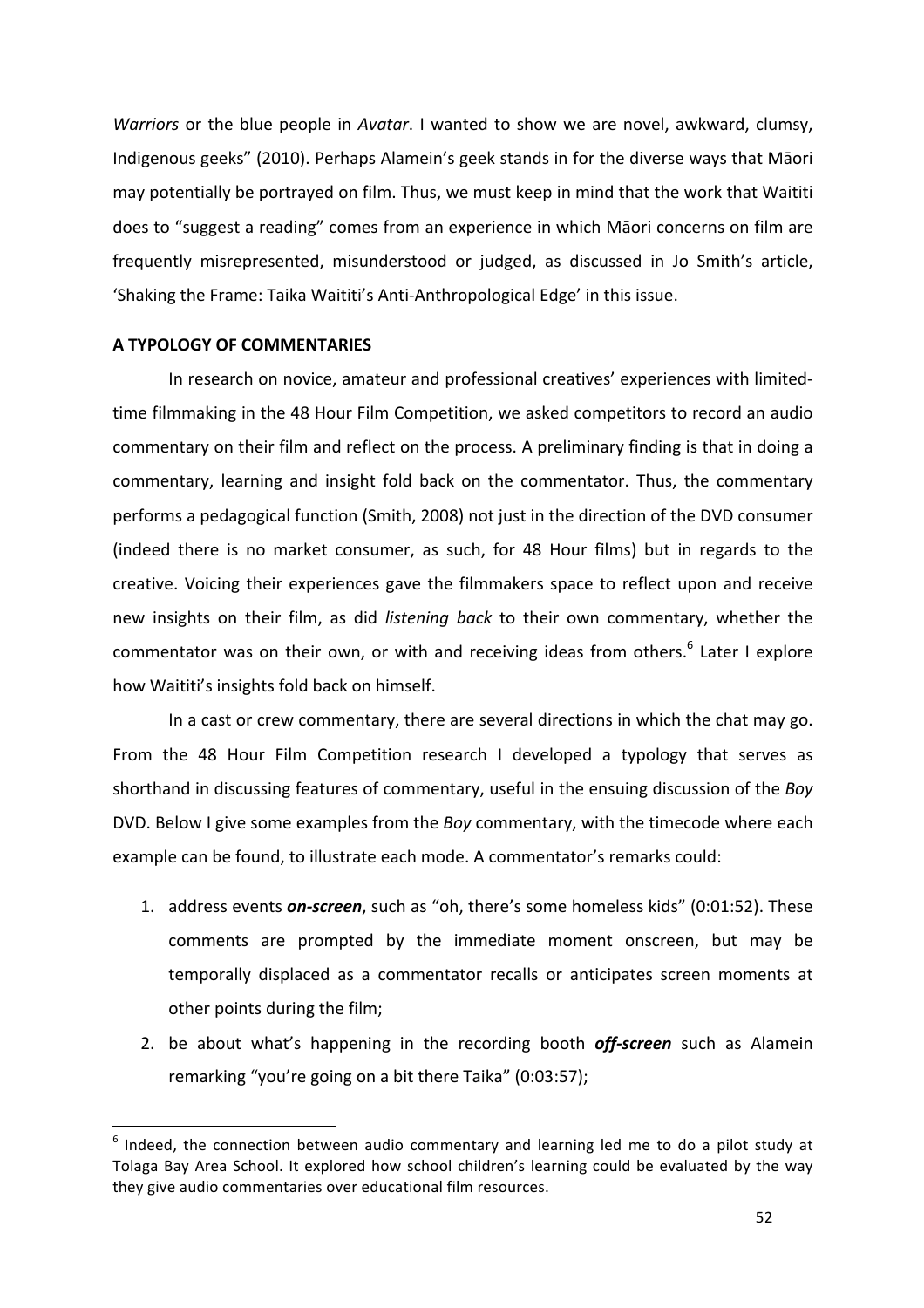- 3. discuss the film's production and what happened **behind** the scenes, such as "that's actually my Uncle Tulo, he's not an actor, or a teacher, he's a fisherman" (0:06:54) or "the song that's coming up is *Hine e Hine*" (0:52:42), thus **behind-screen**;
- 4. tackle issues prompted by what's **on-screen**, but not related to the film's production, thus **beyond-screen**. An example would be "Māori have a lot of imagination when it comes to naming their kids" (0:05:00);
- 5. be directed at us, the spectator, **through-screen**. Many commentators do this at the beginning, greeting the audience and introducing themselves. Another example from Alamein: "you guys are probably gonna rip off this DVD" (1:23:53).

I developed the above based on the types of comments that emerged from the 48 Hour Film commentaries and from other commercial DVDs. When it came to Waititi's commentary, I found the above typology did not extend far enough so I modified it to include two other modes unique to the Alamein device, whose remarks could:

- 6. talk directly **to-screen**, for example, "that's slightly too much hugging you're trying to give me there, kid"  $(1:13:00)$ ;
- 7. project oneself as though talking *in-screen*, for example voicing over a character on the screen "I did that. Don't get into the Nazi stuff" (0:18:19).

Waititi has produced four films in the 48 Hour Film Competition, winning the 2004 national final with *Heinous Crime*, in which he featured as several characters as well as writing and directing. His playing of multiple characters was a feature of all of his subsequent 48 Hour shorts, and this became a highlight of the competition and contributed to his building up a cult following in that sphere. But Waititi is also an experienced actor and stand-up comedian and has written, produced, directed and appeared in numerous dramatic and comedic ventures, such as *The Humourbeasts*, *The Strip*, *Flight of the Conchords* and *RadiRadiRah*. He has resisted the inscription of "Māori filmmaker" because of the potential limits that this label might place on his artistic expressions. Nonetheless, he is an outspoken advocate for Māori and has demonstrated a commitment to Māori youth. His diverse career as actor, writer, artist, comedian and director gives him a range of techniques to draw upon in his work, which he cleverly deploys in the commentary to the effect of: delivering information as entertainment, elucidating elements of his childhood in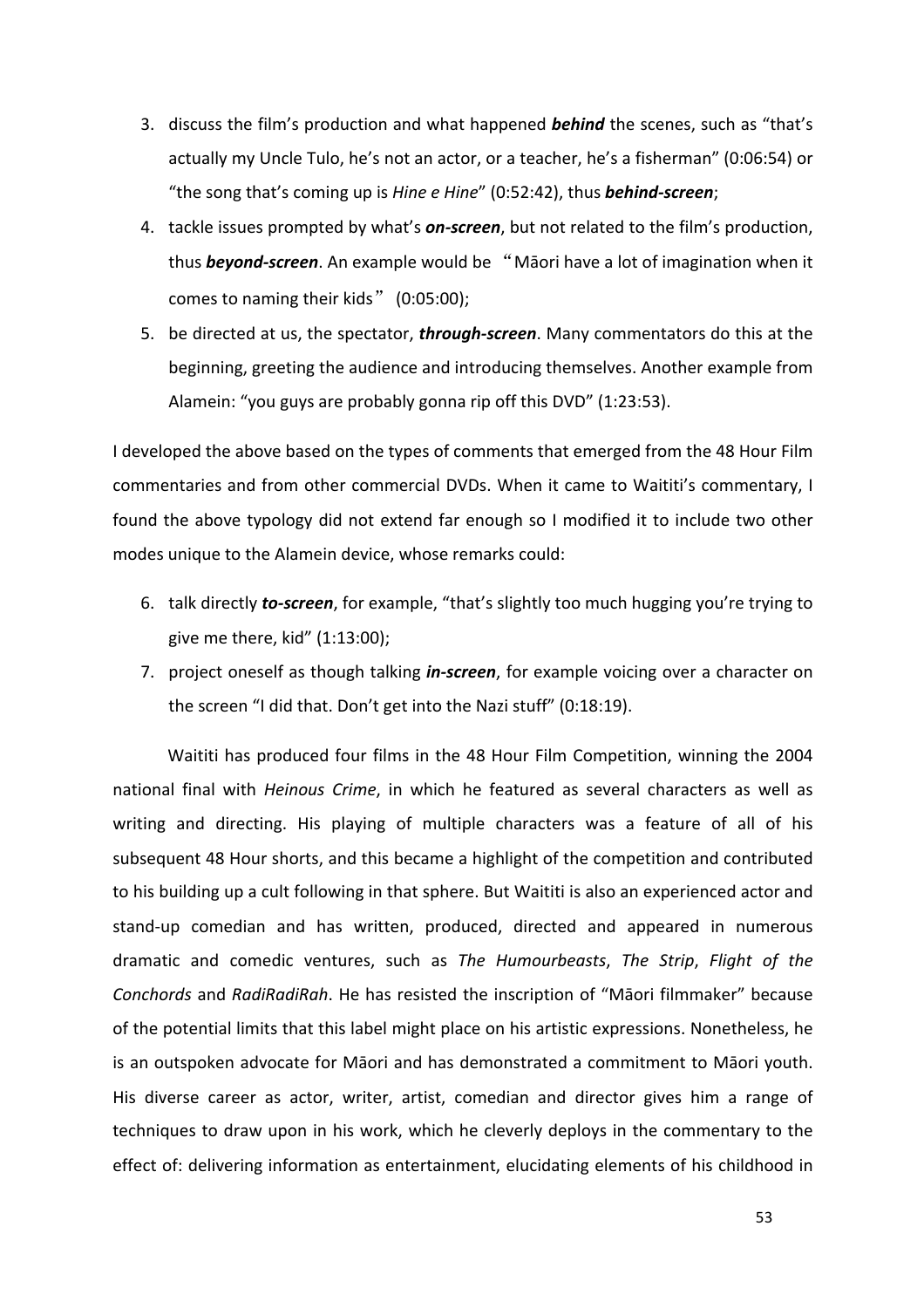Waihau Bay from two different perspectives, and engendering empathy for Alamein. In what follows I continue the convention I've used in this article so far, to use 'Waititi' to denote the driver of the commentary, 'Taika' to denote Waititi's director persona and 'Alamein' to denote Waititi's embodiment of the character he plays on-screen.

In addition, Alamein (the commentator) at times reinhabits his *on-screen* persona by re-rehearsing the film's dialogue *in-screen*. I am calling this commentary 'character' Shōgun, which evokes the fantasy persona Alamein adopts within the film's narrative. Thus the Shōgun commentator is only enlivened by Alamein re-enacting his role as himself in the film. Shōgun is film-bound, whereas Alamein is the spontaneous incarnation of Waititi's character. Later we will see that Alamein (the commentator) also inhabits other *on-screen* characters, by speaking their lines *in-screen*. 

### **ABOUT** *BOY***'S COMMENTARY DUET**

Waititi positions Alamein as the main commentator in a number of ways: he opens and finishes the commentary in character as Alamein, Alamein spends more feature time commentating, Taika plays the straight man to Alamein's funny man, Alamein plays the child to Taika's parent and Waititi engineers Alamein to comment at two key emotional turns in the film. Alamein, in turn, positions himself: as a spectator "writing on a black background, faaar this is incredible" (0:00:35), as an agent in the film-making process "Mean book, Shōgun the book. I actually haven't even read it. In the scenes where you see me reading it, I'm not even reading it. I'm just pretending. It's called acting" (0:20:50) and as the subject of the film "it's a documentary about me and my children" (0:00:58). At several points throughout, Alamein commentates *on-screen* and *beyond-screen*, as well as *to-screen* and *in-screen*, as though he were reliving real experiences, captured through the independent viewpoint of the camera. The camera is wielded by Waititi, so Alamein is confronted with how Waititi (and the audience) see the incidents in question. As a spectator on the documentary of his own life, Alamein reflects and comments in the moment, and as consumers of the commentary track we become privy to Alamein's intimate reflections. Unknowingly thrust into the viewing room with Alamein, we are forced to choose what to do with his character: hear him out or reject him.

Waititi as director Taika gives a commentary more conventional in form. He comments *behind-screen*, on the story, production and post-production of the film and he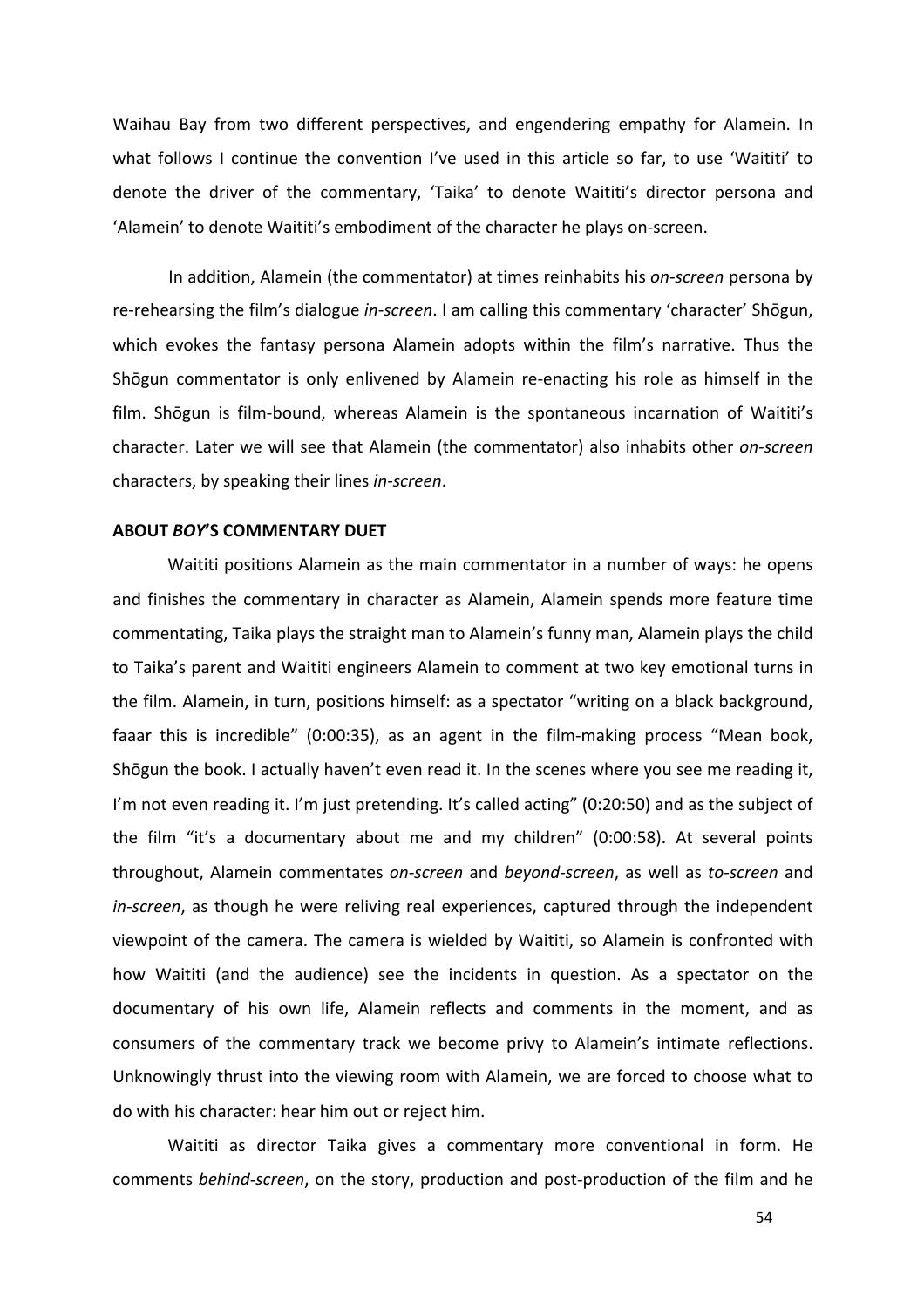talks *beyond-screen*, giving context and history about place and people, such as anecdotes relating to the *on-screen* house which is the one in which he grew up. But as the conductor of the Alamein-Taika show, Waititi also fashions a commentary that is rich in off-screen informal conversational element. Taika begins with a riposte to Alamein's claim that the film is a "movie-mentury"  $(0.01:58)$ , and in doing so also dispenses with the oft-asked question (Lealand 2011, Waititi) of whether his film is autobiographical:

This is not really a documentary, it's a fictional film but it's set in the home town of myself and Shōgun, in a place where we grew up and it's based loosely on, I guess, my childhood, but most of the things in the film are fictitious. (0:02:28)

Waititi's sustained performance of multiple personae (as Alamein, he impersonates four other characters in the film  $-$  Boy, Rocky, Juju and Chuppa) renders his commentary as a particularly dense and complex text. In what follows I explore in more detail what the commentary reveals about Waititi's aims by examining in turn the three areas of entertainment, information and reflection and intimacy.

# *Entertainment*

As stated in the introduction, Waititi's delivery of a feature-length conversation between Taika the director and Alamein the star is a rare approach, so it has a novelty value that is inherently entertaining. It appears to be unrehearsed, yet the banter is convincingly performed with the *off-screen* exchange producing funny moments, quite aside from the entertaining on-screen and behind-screen revelations that Taika and Alamein share. Waititi's reliving of the core Alamein character also allows Shōgun an encore to his comedic antics in the movie. Alamein's accent has a rural Māori intonation and he deliberately mashes his grammar, for example, "Making movies is probably one of the most interestingest things that has ever been invented, even more interestinger than fighter jets or ice cream" (0:06:27), strongly reminiscent of comedian Billy T. James' work. Waititi's spot-on voice work (accent, grammar, pronunciation and idiom) rewards local audiences. Non-Aotearoa viewers may find it difficult to distinguish the commentary voices, but Waititi orients the viewer through frequent use of names, as his commentary characters address each other. Waititi's aim in voicing two characters for the commentary may have been less consciously to entertain, as it is an extension of the laconically humorous way that the director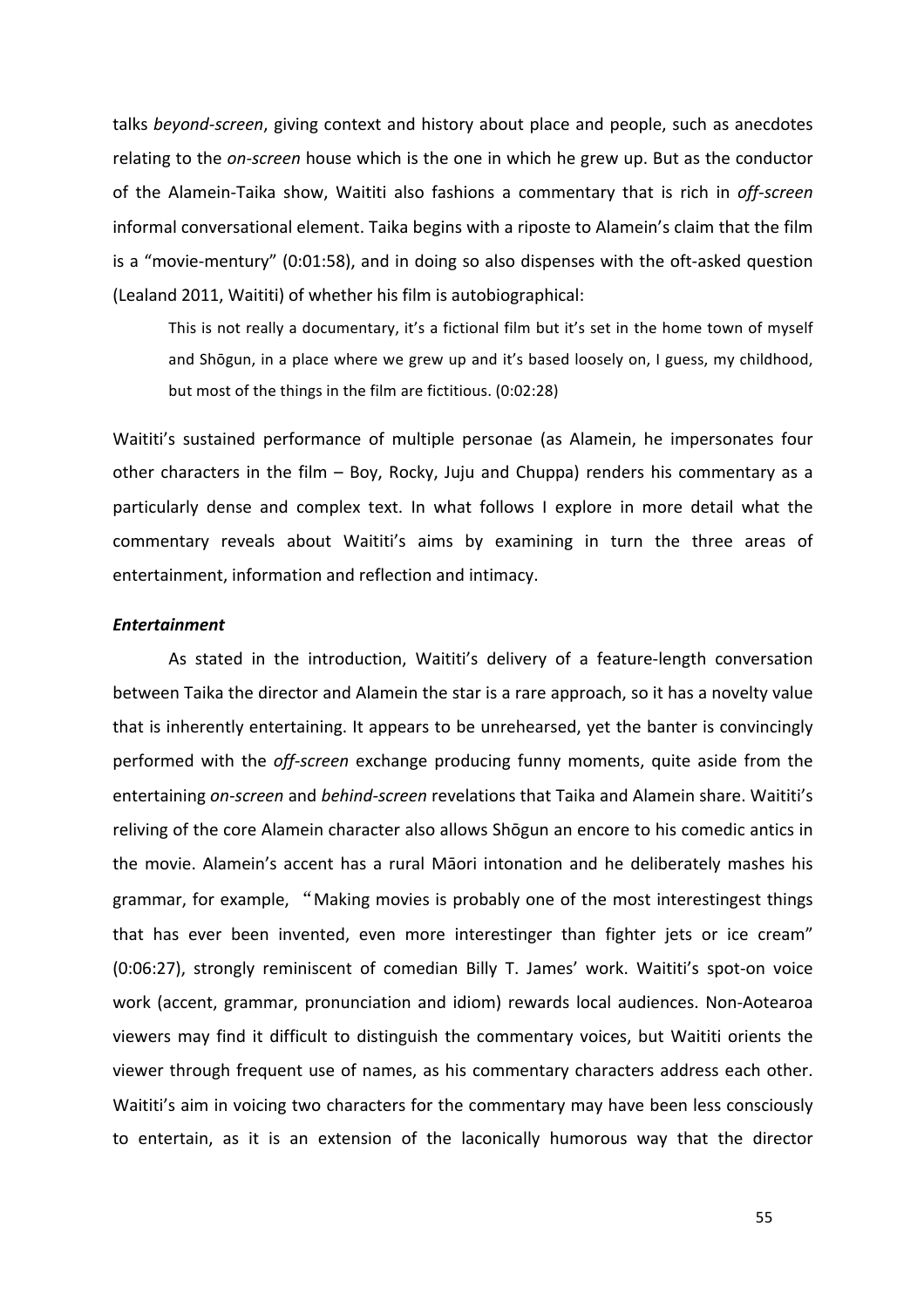communicates in public in interviews. In this section I look at selected commentary moments, and consider the work they do beyond what the film is able to.

During the commentary of two of the film's most poignant moments  $-$  involving Shōgun's confrontation with Boy outside the local shop, and Boy's own attack on Shōgun  $-$ Alamein as commentator breaks into an improvised song that draws upon visual elements on-screen. Other DVD commentaries feature singing,<sup>7</sup> but I have not heard a song composed in the moment as Alamein does. As a commentator he is able to disengage from the emotional confrontation on-screen in a way his in-screen alias, Shōgun, cannot, because he is trapped in the moment. Alamein's superficial performance reveals a deep sadness and regret, and an evasion of direct confrontation with his actions on-screen. While singing works as an entertaining strategy, it also draws attention to Alamein's regret about the incidents, and his inability to deal with his actions like an adult. Nonetheless, Alamein does not avoid the confrontation altogether, which he could easily have done by commenting off-screen, beyond-screen or temporally displaced on-screen. Indeed, he anticipates the moment, as I discuss later. Alamein singing his voiceover draws attention to the visual but releases us from the sonic shockwaves of Shōguns stripping and debasement of Boy, allowing us to focus instead on the catharsis of Alamein's remorse. He distracts himself and entertains the listeners at the same time. Waititi's signature combination of comedy and pathos is evident here, the extra-textual commentary allowing Waititi to sweep his authorial brand into the text from the sidelines.

Pop culture references are liberally used in *Boy* as a way to illustrate the contribution that 80s culture makes to the characters' life worlds, with Boy's fantasies of Alamein as Michael Jackson and a samurai warrior serving as direct visual references. Both Alamein and Taika intertextualise in their commentary, leaping from *on-screen* to *beyond-screen* remarks. For instance Taika describes Weirdo as the "Māori Firpo", a character from the

 $7$  Title themes seem to get commentators humming or singing along. Jacqueline Pearce, Sally Knyvette and Stephen Greif hum along to the *Blake's* 7 (2004) orchestral piece, and Craig Charles, Chris Barrie, Danny John-Jules, Robert Llewellyn and Hattie Hayridge sing the *Red Dwarf* (2004) title theme.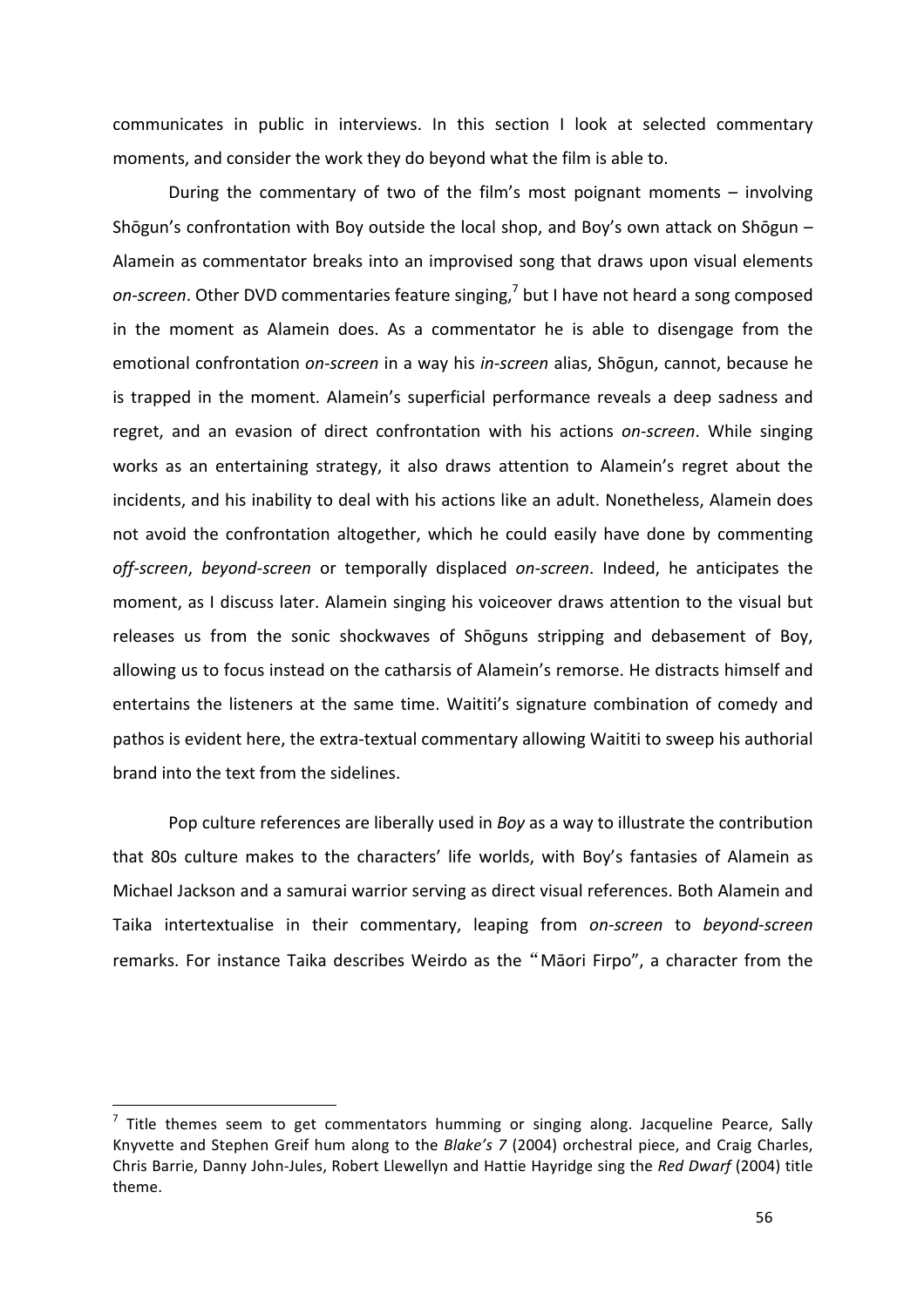Bruce Mason play *End of the Golden Weather* (1962), while Alamein likens Weirdo to a "Māori Kojak".<sup>8</sup>

*On-screen*  connects to *beyond-screen*  in other ways too. Alamein speaks *through-screen* at us to justify the *on-screen* smoking in Boy and Rocky's bedroom: "now yous all probably think that smoking round kids is a bad thing, well, ah, it is, it is a bad thing, it's irresponsible, but in the 80s that wasn't really frowned upon as much as now, so shut up" (0:17:38). As such, *not* smoking inside would have been an anachronism.

Many have found the premise of Nan leaving the kids incomprehensible. On this Alamein remarks, "don't judge her because that was normal in those communities in the 80s because we were all protected as kids, and people around the neighbourhood would always look out for each other" (1:15:30). Waititi's use of Alamein's voice to share this *beyond-screen* context has an internal logic; first, we hear it from the insider and second; it means that context is served to us in the funny voice. This allows the audience to absorb the information in a personal rather than removed way.

Physical comedy is a feature of Taika's work, and physical comedy off-screen is hinted at when Taika and Alamein high-five each other (!) Alamein shares with us how that appeared: "that's right, yeah high-five Taika, high-five Alamein [clap noise]. Cool that when we high-fived each other it looked like a guy just clapping his hands" (1:08:54). Taika and Alamein speak not only to each other *off-screen*, but through-screen to us, their audience.<sup>9</sup> Alamein in particular also speaks *in-screen*, reinhabiting and directly overlaying the film itself. In one example he synchronises his *off-screen* commentary with the lines spoken *on-screen*: 

#### ALAMEIN (V.O)

I know all the lines from this 'cause I've said them. I've seen Thriller 10 times. I'll try and do all the lines with this guy – hold on.

SHOGUN stands by a hung picture in BOY and ROCKY's bedroom. He moves it slightly to reveal a swastika graffitied onto the wallpaper.

 $8$  Note that Alamein draws on more popular, overseas, references whereas Taika voices the more local one.

<sup>&</sup>lt;sup>9</sup> In a sense, a commentator's whole performance is *through-screen*.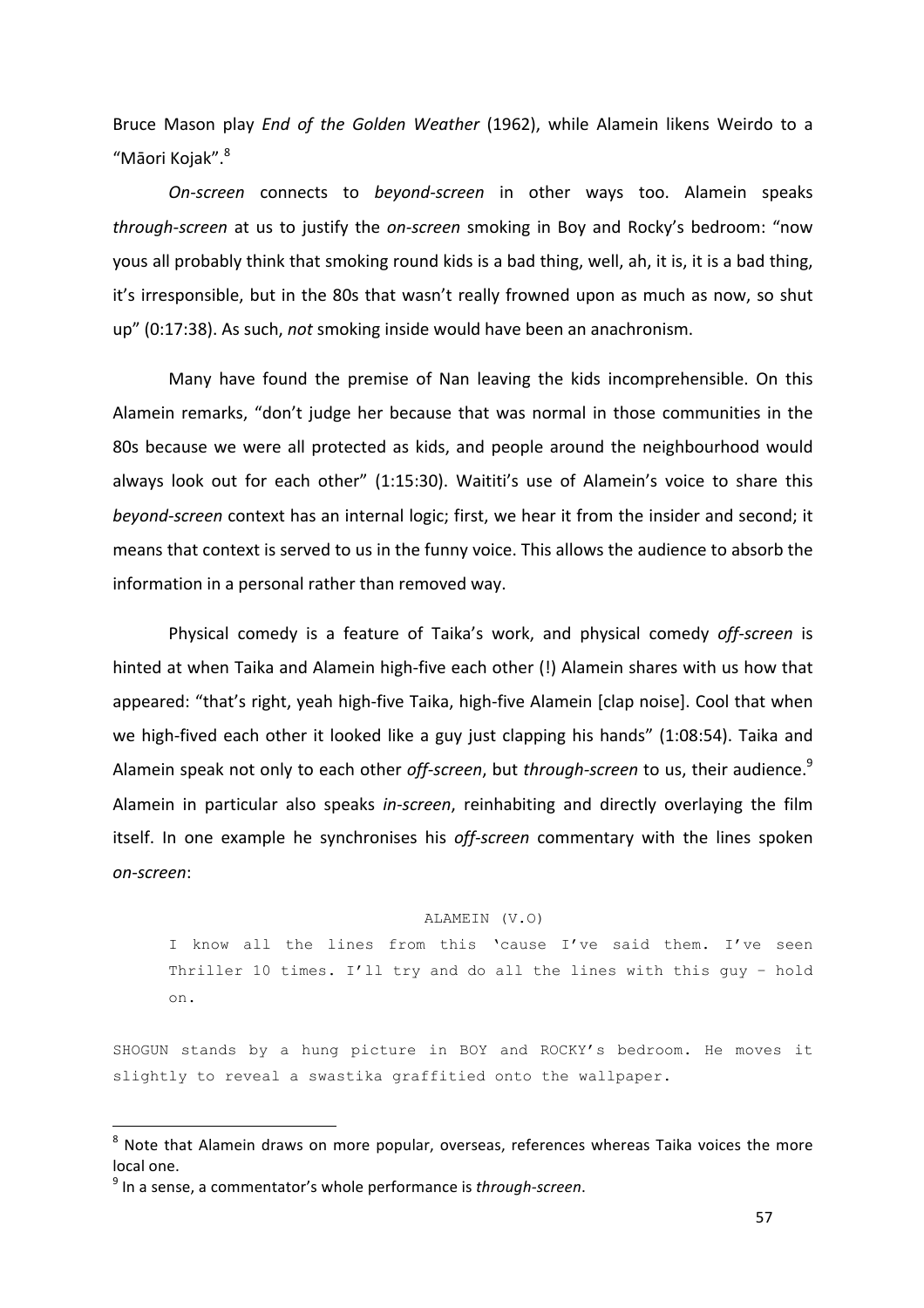ALAMEIN (V.O) and SHOGUN I did that. Don't get into the Nazi stuff. SHOGUN leaves the room, leaving BOY and ROCKY, in bed, talking to each other. ALAMEIN (V.O) Faaar! Nearly perfectly did it. I could do some of these kids as well. ALAMEIN (falsetto V.O) and ROCKY How long's he here for? ALAMEIN (falsetto V.O) and BOY Dunno. But we'll be leaving with him when he goes. ... ALAMEIN (falsetto V.O) and ROCKY What was she (MUM) like? As he describes MUM, BOY flashes back to a beach scene – the whole family together, BOY as a pre-schooler, MUM pregnant with ROCKY and ALAMEIN throwing a stone.

ALAMEIN (falsetto V.O) and BOY Awesome. She was pretty. She was an actor from Wellington called Ngapaki. There she is. (0:18:09)

At the end of this sequence we see Alamein slip from *re-performing* (and re-interpreting) dialogue *on-screen*, to performing information *behind-screen* (in this case, a note about Ngāpaki Emery who played Joanie Ranginui, Boy's mother), by co-opting James Rolleston's 'voice' in-screen. While the film text is the canvas from which commentators are prompted to speak, this *in-screen* dialogue spins in directions that would have been impossible with the standard 'in-person' (rather than in-character) commentary. The comedic elements, while there to provide laughs and arising from the moment, nonetheless reveal information, allowing a more pleasurable unfolding of harsh narratives.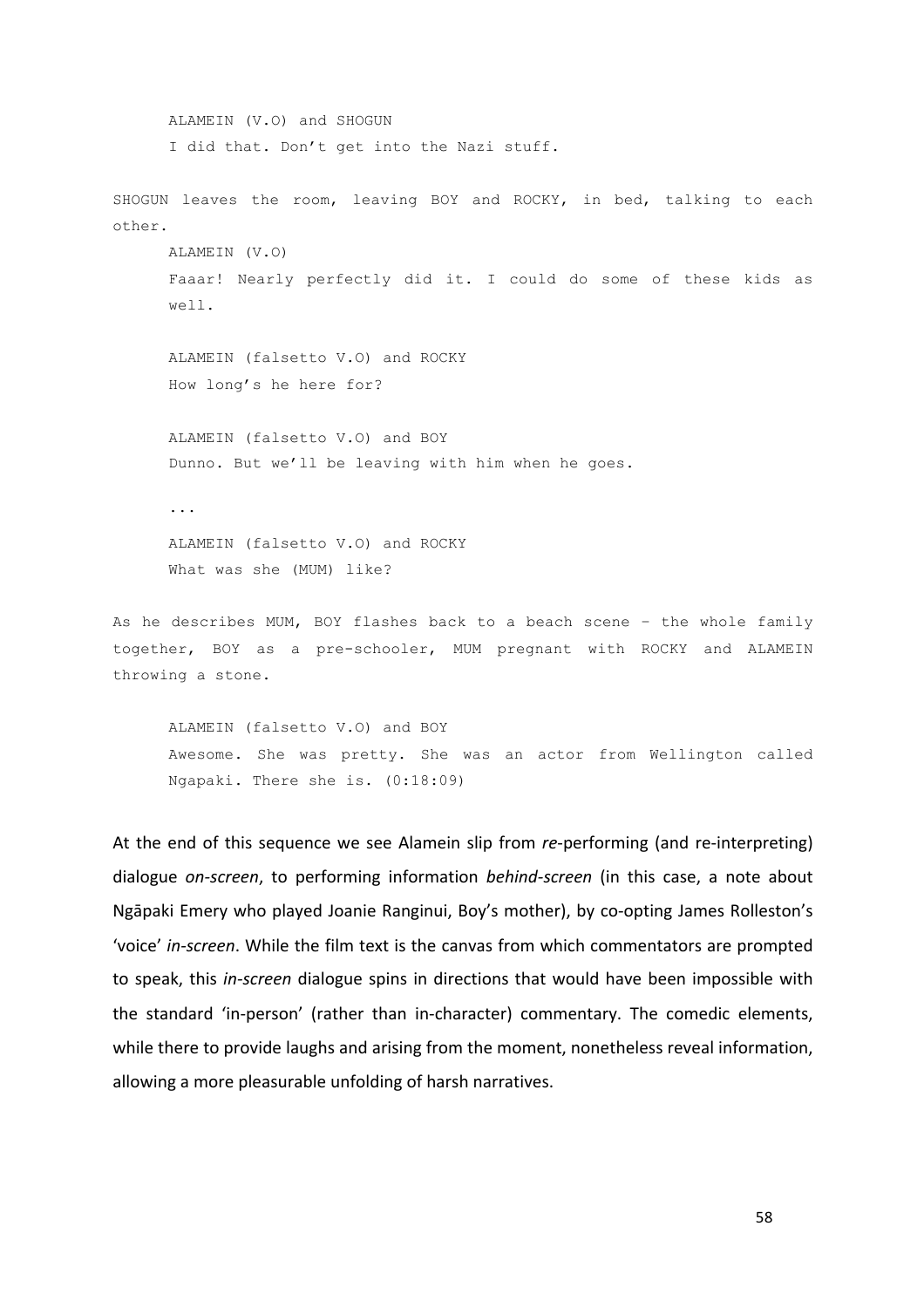#### *Information*

The commentary allows Waititi to give context to the images presented on screen, some of which appeared not to translate to some audiences. In a sense, Waititi "talks in" (Barclay, 1990) through *Boy* the film, with different audiences (for example, Whānau a Apanui, Māori, Aotearoa, Indigenous, the world) able to access the film with different levels of understanding. In the commentary he "talks out", widening the access point for his audience, and using Alamein's light commentary to moderate listener fatigue from information overload.

Taika and Alamein both speak fondly *beyond-screen* of the artefacts of the 80s world in which they grew up, but in different ways. When Alamein sees a television set and hears the *Goodnight Kiwi* theme on-screen he remembers and lists his favourite TV shows of the 80s: "Knight Rider, A-Team, the Incredible Hulk, Blake's 7, Doctor Who, The Triffids, After *School..."* (0:54:22). Taika talks more abstractly about growing up in a world without cell phones and Facebook, "I liked the times when this guy here, Michael Jackson, was a hero and you had to make your own fun outside, on the beach, playing with sticks and stuff" (0:03:36). The duo device is exploited by Waititi at a couple of junctures to point out the additional work Taika did beyond writer-director-actor of the film. For example, thirteen minutes into the film Taika draws attention to the uncredited coloured pencil animations *on-screen*:

```
TAIKA (V.O)
Those animations... 
ALAMEIN (V.O)
Say it, say it, Taika. 
TAIKA (V.O)
Actually I did those animations.
```
And during the encounter scene over the kitchen table (0:15:41), between Alamein, Juju and Chuppa, and Boy, Rocky and Kelly, Alamein compliments Taika on the shot composition.

Alamein's commentary allows a more contextualised and sympathetic reading of the character of Alamein, demonstrating the paratextual work that commentaries can do.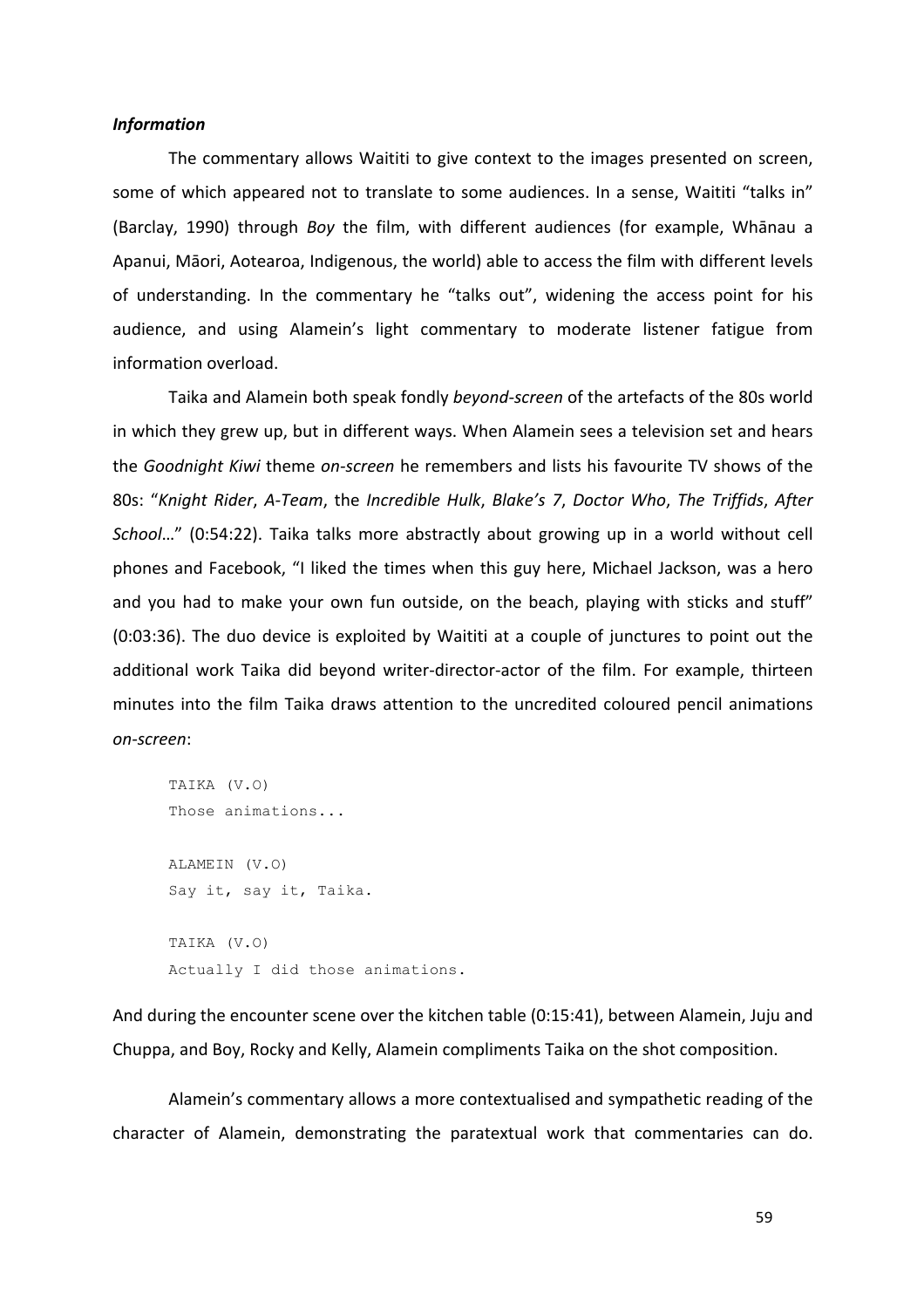Leading up to the *on-screen* encounter outside the shop, Alamein gives an account of his behaviour:

ALAMEIN (V.O.)

I'm ashamed of what's gonna happen in this next scene. I got a lot of guilt issues. In a way it's a sort of turning point for my character because I sort of realise I'm such a useless Dad, but I haven't changed completely. It's sort of like that moment where we kinda see some of the worst sides of Alamein, you know like me you know what I can become when I let my temper, when I let my frustration take over me. I wanna be a good person, honestly I want to but sometimes this stuff just happens, and it's not an excuse, it's just the way it's sort of symptomatic of my upbringing, you know, the sort of domino effect, you know my father was a bit like that and his father before him, and ultimately it all comes down to, it's almost like ingrained in us because of so many years of oppression and resentment, because, you know the Maori have had a pretty rough time over the last 160 years, nearly 200 years actually. Again not an excuse but it does come from somewhere (0:49:57 – 0:51:29).

Alamein does not excuse his behaviour as the incident looms *on-screen*, he even anticipates it. When Waititi as Alamein comments on inherited violence resulting from colonial oppression, he gives a genealogy of substance abuse and violence. Many, such as Leonie Pihama (Dennis and Bieringa), criticised *Once Were Warriors* for lacking this context, as summed up here:

Criticisms have been levelled at the film for decontextualising the circumstances of the family. There is no reference to colonial depredation, other than the fact that the only Pakeha roles in the film are as agents of the law... with no exploration of these contexts, the family circumstances could be seen to be all of their own making, unconnected to loss of land, culture and sovereignty associated with colonialism. (Treagus in Lealand 2008, 268-269)

*Boy* is not as physically violent as *Once Were Warriors*, with Shōgun, Juju and Chuppa the only ones to get an on-screen beating through non-explicit violence, Joanie (Boy's mother) dying off-screen and before the film, and Dynasty's black eye implying a beating off-screen. Joyce adds that, "The comedy in [*Boy*], although frequently dark, strikes an effective middleground position between the horror of *[Once Were] Warriors* and the escapism of *Whale*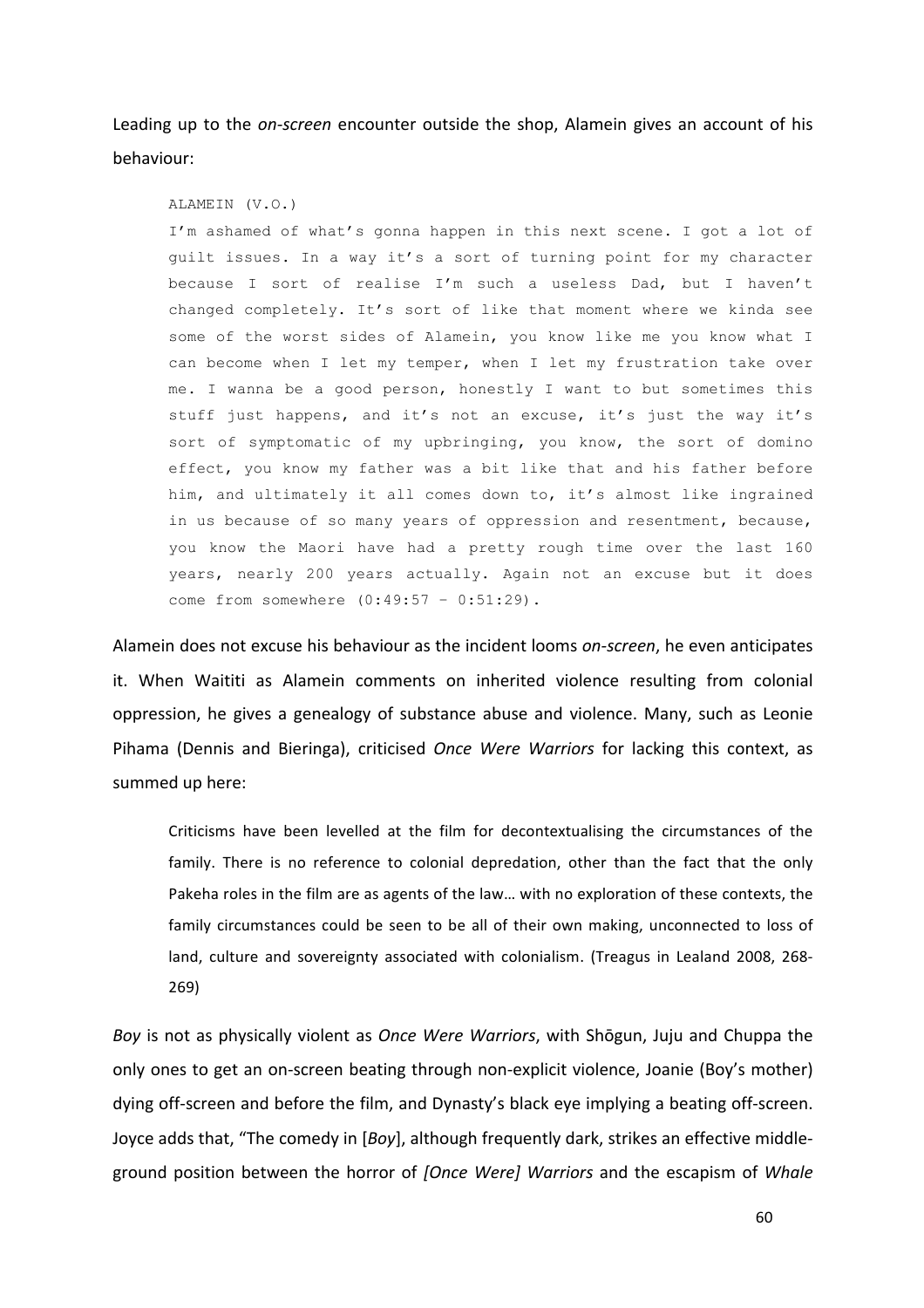*Rider"* (236). Where *Once Were Warriors* left many thinking they had seen a documentary depiction of urban Māori life, Alamein's commentary gently lampoons this expectation, but also does serious work to enunciate the impacts of colonisation. Notably, it is the DVD commentary that gives this context, and not the film. Thus, while *Boy* and *Once Were* Warriors are equally complicit in not directly addressing colonial depredation, Waititi exploits the DVD format to share this. DVD thus offers perspectives beyond "commercial auterism" and "brand auterism".

#### *Reflection and Intimacy*

 

Alamein talks *through-screen* to the audience in a way that acknowledges our presence, assumes that we are listening (as opposed to the rather irritating habit of commentators who question "does anybody actually listen to these things?"), and even in a way that imagines possible future interactions between him and us. For example, of the Crazy Horses' hand sign he threatens:

I don't want to hear any comments that our sign looks like a duck. It's not a duck, it's a horse head. And that's a machete that I will introduce to you if you say it is a duck head. It's a horse head. And that's a book that I will dong on your head too. (0:21:06)

A seldom recognised reason for which people listen to commentaries is to be rewarded by being treated as an insider when commentators talk *through-screen*, with intimacy. Some commentaries achieve this better than others. The *Toronto Sun* called Sacha Baron Cohen's commentary for the *Bruno* DVD (2009) open, thoughtful and candid, an uncommonly intimate approach for the British comedian, who slips into character (as Ali G or Borat) to give public interviews.

As with the amateur filmmakers in our study with 48 Hour Film Competition participants, professional commentaries are rarely rehearsed<sup>10</sup> – people speak in the moment, perhaps with reference to notes, but generally taking only the film itself as their referent. The preliminary results of our 48 Hour Film research suggest that recording a commentary, and then listening to that recording with the film, can provide impromptu revelations to the commentator. In a survey of competitors who had listened back to their commentary, all agreed or strongly agreed that it was amusing and made them remember

 $10$  Academic commentaries, on the other hand, are almost invariably pre-written, sometimes rehearsed and frequently edited to fit the film track (Bennett and Brown).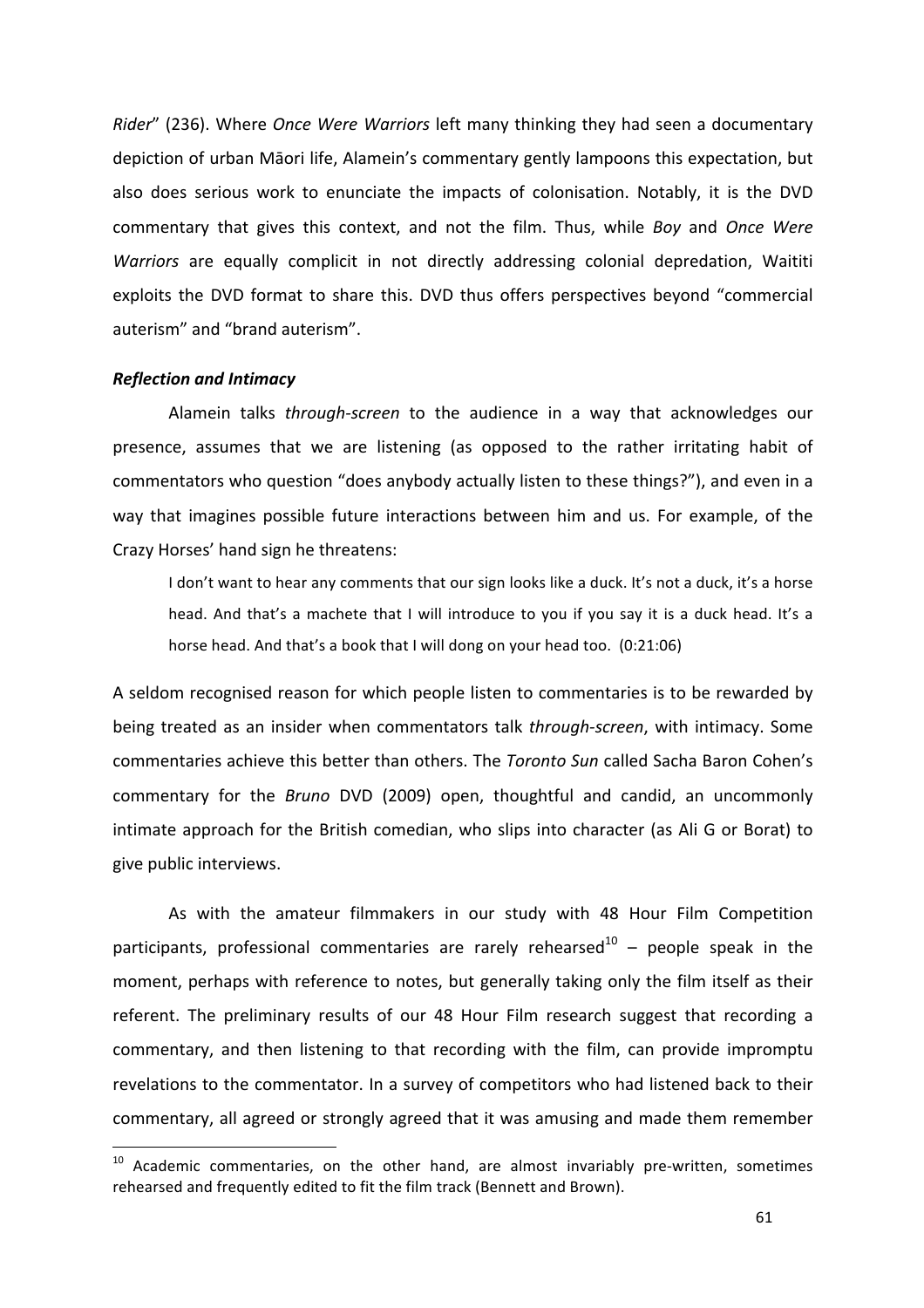events. Half of those surveyed strongly agreed that it gave them new insights on the film, or the film-making process, with the other half neither agreeing nor disagreeing. This seems to imply a connection between the recorded commentary and memory, and bears further study.

In a reflective moment towards the end of *Boy*, Alamein remarks to Taika *off-screen* that the commentary had become more like people talking while watching the film. He asks Taika whether he was able to keep his directing and acting roles separate:

TAIKA (V.O.) Now and then I think I got confused as to whether I was in character or being the director. ALAMEIN (V.O) So is it fair to say that sometimes I was directing? And sometimes the documentary was you acting? TAIKA (V.O.) Um, I'm not sure about that. ALAMEIN (V.O) Well would it be fair to say that I deserve half a directing credit? Seeing that my sons and I was involved heavily in this. And I directed myself to put the bottle there, just then, and it wasn't you because you were behind the camera? (TAIKA Uurmm) Yeah, something for us to talk about with the lawyers I think.

In Waititi's rendering of Alamein and Taika's conversation, he informs us off-screen and *beyond-screen* with a masterful exploration of commentary techniques that surprises and entertains, while fostering reflection and intimacy.

## **CONCLUSION**

The character of Alamein is a comedic figure, but in playing himself straight he gives us intimate access to the world inhabited by Shōgun. Waititi's magnificent achievement -*Boy* the film – is rendered even more remarkable by his unheralded rendering of Alamein's commentary on his own life.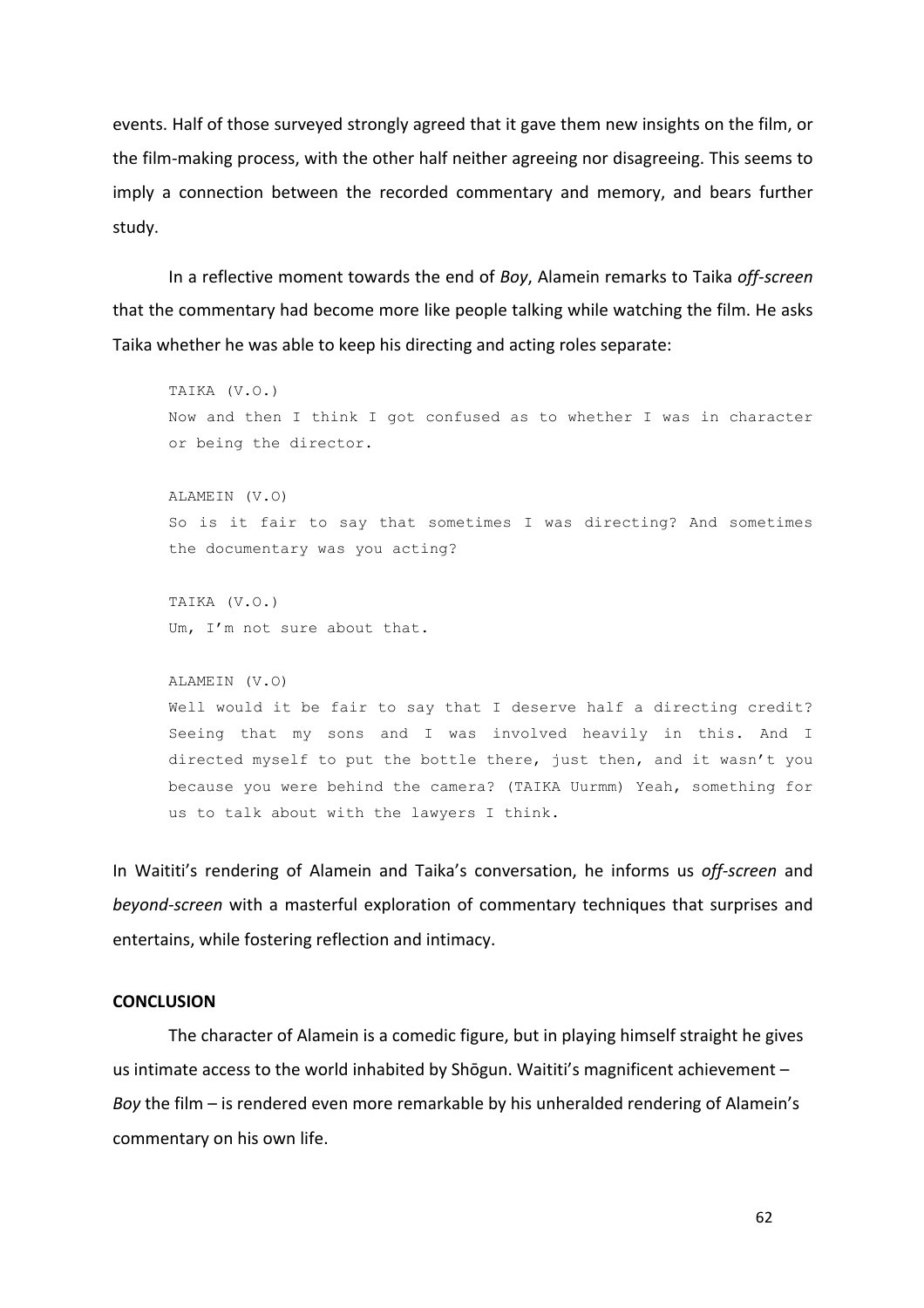The commentary demonstrates Waititi's empathy with Alamein, and he could be accused of engineering the DVD to channel our perception of the character by exploiting his ability to inhabit multiple personae. Indeed, some may have preferred to hear a commentary from the film's true central characters, Boy and Rocky. However, in speaking through Alamein, Waititi can directly address difficult issues that underlay the film, using his signature approach of comedy mediating tragedy. By analysing aspects of Waititi's commentary with a new typology, I have revealed the entertaining, intimate and reflective ways Waititi commandeers the commentary to inform the audience about the very issues that are not overtly stated in the film.

*Boy* is a rich text but Waititi's commentary, seen as paratextual to the film, renders *Boy* even richer. As its own self-reflexive text, the commentaries provide much food for thought for current DVD scholarship. The commercial auterism concept does not fit the rendering and marketing of Waititi's commentary, so I have suggested 'brand auterism' as an alternative. However, neither term captures the work that the DVD commentary can do in negotiating the expectations placed on Māori to be and do certain things in their creative work. In addition, this commentary cannot be fully understood as a pedagogical 'making-of' directed out to the audience. Commentary also causes creatives to reflect upon and learn from the process for themselves. Finally, Alamein's to-screen and *in-screen* moments required that I extend my typology of commentary comments. Thus Waititi's approach confirms, confounds and stretches current understandings of DVD commentary.

# **ACKNOWLEDGMENTS**

This article was written while on a research sabbatical, and I am grateful for financial support from the Faculty of Humanities and Social Sciences, Victoria University of Wellington, and institutional support and academic feedback from members of the Royal Holloway University of London's *Indigeneity in the Contemporary World: Performance*, *Politics and Belonging* research group. I acknowledge research assistant for the 48 Hour Film work, Challen Wilson, who developed the idea of using the script format to present commentaries in her Honours research essay. I also acknowledge feedback on the original paper that I gave at the *Boy* symposium, particularly from Robin Cohen.

*Ocean Ripeka Mercier is a lecturer in Te Kawa a Māui (the School of Māori Studies) at*  Victoria University of Wellington. She started her research career in physics and with a passion for teaching, and her current teaching and research extends that focus into Māori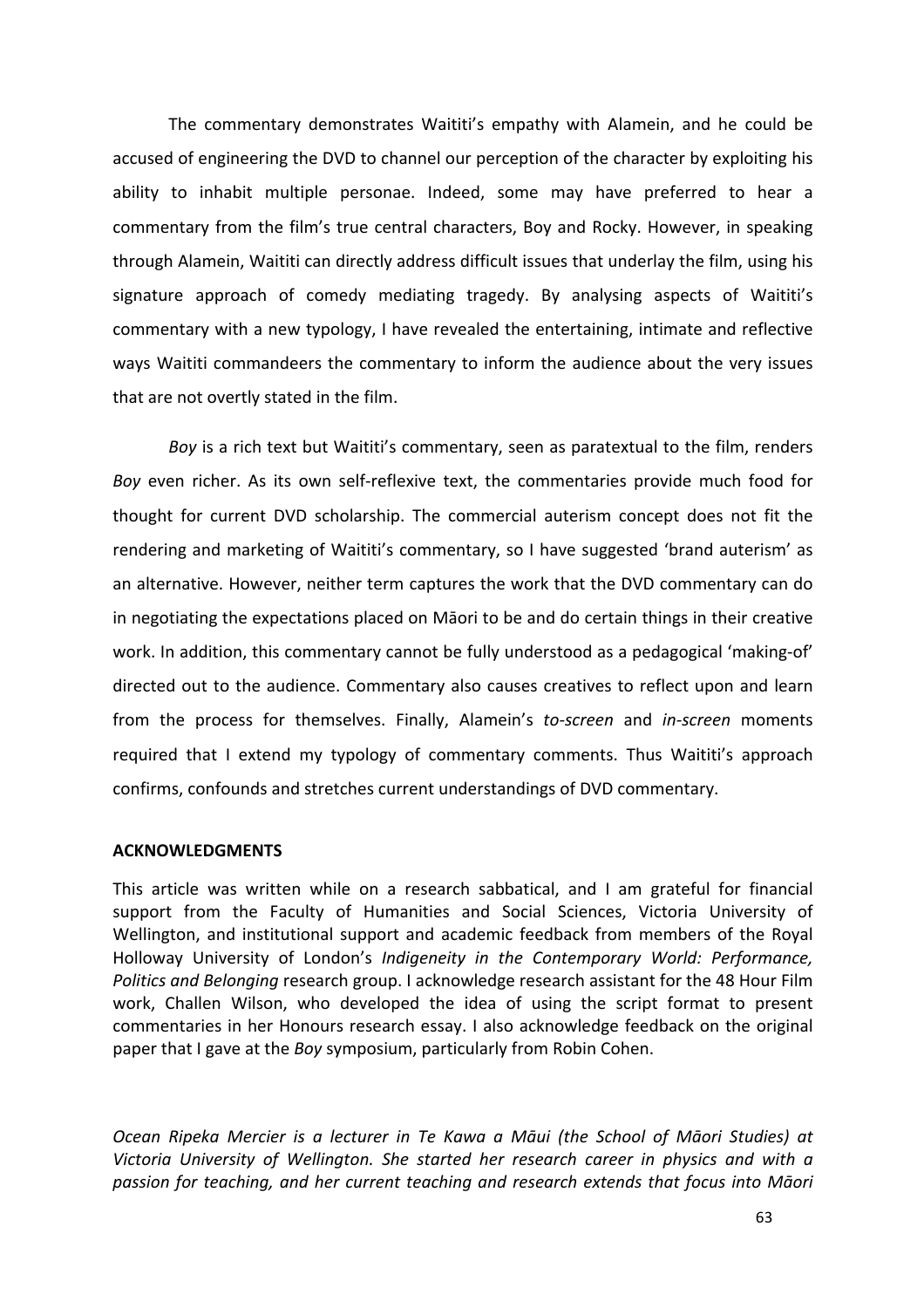studies through work at the interface between mātauranga Māori and science, particularly *in* educational contexts such as the Te Kawa a Māui Atlas project *(http://www.victoria.ac.nz/maori/atlas) and she is the presenter of Māori Television's*  Project Mātauranga. Ocean's research also explores kaupapa Māori analyses of Taika *Waititi's* films. She also leads a nationwide enauiry on the V48 Hours Furious Filmmaking *competition.*

# **WORKS CITED**

Barclay, Barry. Our Own Image. Auckland: Longman Paul, 1990. Print.

Bennett, James and Tom Brown. 'The Place, Purpose and Practice of GBI's DVD Collection and the Academic Film Commentary: An Interview with Caroline Millar and Ginette Vincendeau'. Film and Television After DVD. Eds. James Bennett and Tom Brown. New York: Routledge, 2008. 129-148. Print.

Bertellini, Giorgio and Jacqueline Reich. 'DVD Supplements: A Commentary on Commentaries'. *Cinema Journal* 49.3 (2010): 103-105. Web.

Brookey, Robert Alan and Robert Westerfelhaus. 'Hiding Homoeroticism in Plain View: The *Fight Club* DVD as Digital Closet'. *Critical Studies in Media Communication*, 19.1 (2002): 21-43. Web.

Dennis, Jonathan and Jan Bieringa. Eds. *Film in Aotearoa New Zealand*. (Second edition). Wellington: Victoria University Press, 1996. Print.

Dunleavey, Trisha and Hester Joyce. New Zealand Film and Television Institution, Industry and Cultural Change. Bristol: Intellect Books, 2011. Print.

Eisenberg, Mike. '10 DVD/Blu-ray Audio Commentaries You Have To Hear'. 2010. Web. 15 February 2012. <http://screenrant.com/10-dvd-commentaries-you-must-hear-mikee-50351/>.

Gelman, Herschel. 'RateThatCommentary.com'. 2006. Web. 20 February 2012. <http://ratethatcommentary.com/>.

Grant, Catherine. 'Auteur Machines? Auterism and the DVD'. *Film and Television After DVD*. Eds. James Bennett and Tom Brown. New York: Routledge, 2008. 101-115. Print.